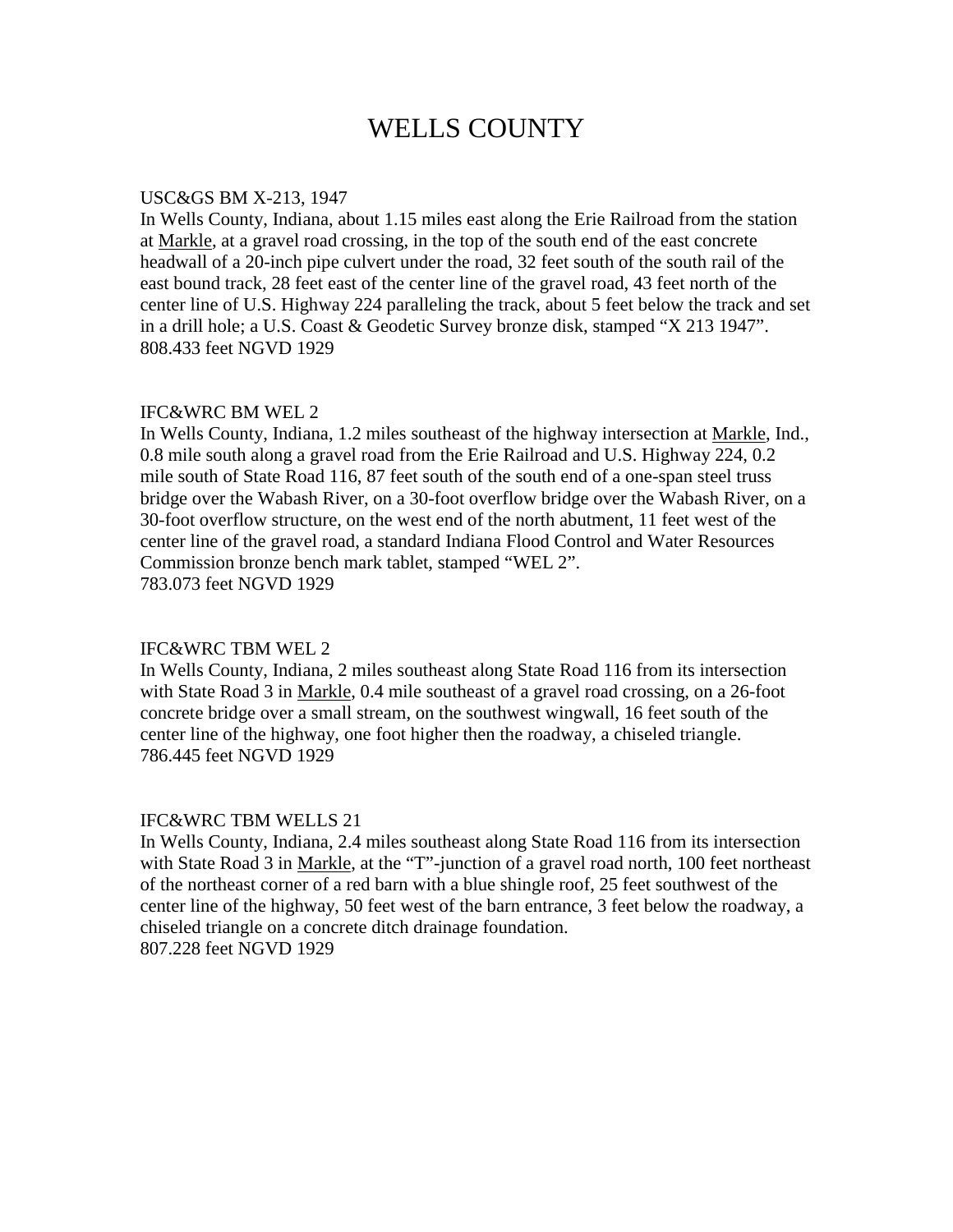### IFC&WRC BM WEL 3

In Wells County, Indiana, 2.6 miles southeast of Markle, 0.5 mile west of a "T"-road junction at a covered bridge, 0.25 mile west of the Horeb Cemetery, at a right angle bend in the gravel road with tangents north and east, 20 feet east of the center line of the road north, 8 feet north of the center line of the road east, 100 feet north of the Wabash River, in the center of the north headwall of an 18-inch cast iron pipe culvert, a standard Indiana Flood Control and Water Resources Commission bronze bench mark tablet, stamped "WEL 3".

790.363 feet NGVD 1929

# IFC&WRC BM WEL 4 *Reported Destroyed April 2004*

In Wells County, Indiana, 3.2 miles southeast of Markle, 0.25 mile east of the Horeb Cemetery, 0.2 mile west of State Road 303, 130 feet northwest of the north end of a covered bridge over the Wabash River, at a "T"-road junction west, 61 feet west of the center line of the north-south road, 13 feet south of the center line of the road west, on the south headwall of an 18-inch cast iron culvert, a standard Indiana Flood Control and Water Resources Commission bronze bench mark tablet, stamped "WEL 4". 790.776 feet NGVD 1929

# ISHC BM WELLS R3 *Reported Not Found April 2004*

In Wells County, Indiana, 3.5 miles southeast of Markle, 1.7 miles south along State Road 303 from its intersection with U.S. Highway 224, on a 300-foot 2-span steel truss bridge over the Wabash River, on the west end of the south abutment, at the west edge of the southwest bridge seat, 5 feet below the roadway, a standard State Highway Commission of Indiana bronze bench mark tablet, stamped "WELLS R3". 797.412 feet NGVD 1929

# IFC&WRC TBM WELLS 28

In Wills County, Indiana, 4 miles southeast of Markle, 1.0 mile east along State Road 116 from its intersection with State Road 303, on a north-south gravel road, 30 feet north of the center line of State Road, 30 feet west of the center line of the gravel road, on the southeast corner of an angular concrete headwall of a 30-inch culvert, 2 feet below the roadway, a chiseled triangle.

812.241 feet NGVD 1929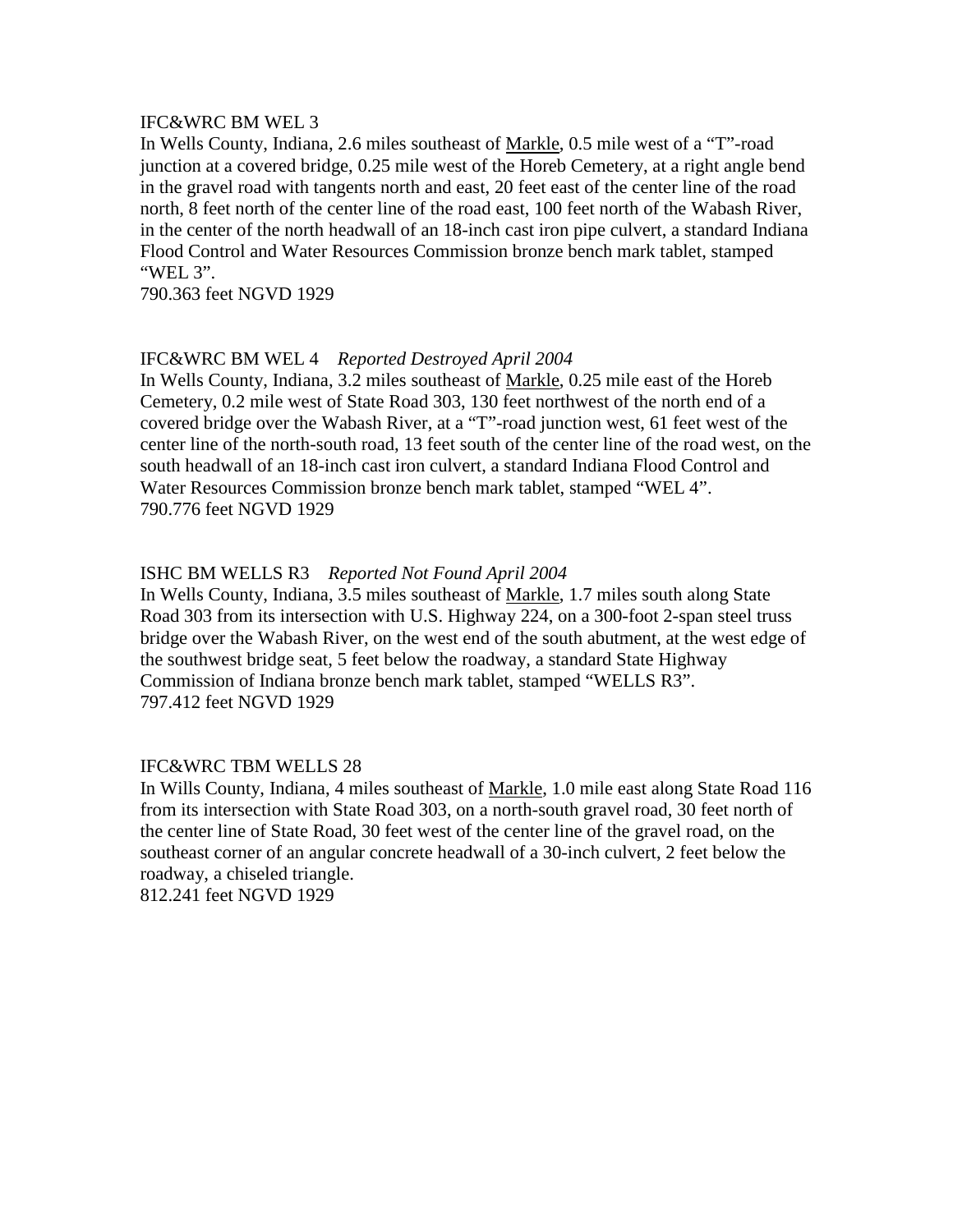### IFC&WRC BM WEL 15

In Wells, Indiana, 4.2 miles southeast of Markle, 1.5 miles south of Banner City along gravel and dirt roads, 0.2 mile south of State Road 116, on the east line of Sec. 10, T. 27 N., R. 11 E., 425 feet north of the Wabash River, 21 feet south of a lane leading west to a farm house, a standard Indiana Flood Control and Water Resources Commission bronze bench mark tablet, stamped "WEL 15", and set in a concrete post projecting 0.3 foot above the ground.

806.056 feet NGVD 1929

# IFC&WRC BM WEL 5 *Reported Destroyed March 2004*

In Wells County, Indiana, 6 miles northwest of Bluffton, 5 miles southeast of Markle, 1.6 miles south along a gravel road from Uniondale, 0.2 mile south of State Road 116, 82 feet of the north of the north end of a 160-foot one-span steel truss bridge across the Wabash River, 21 feet west of the center line of the gravel road, 3.5 feet northeast of a 12-inch square concrete fence post, 3 feet east of a 30-inch thorn tree, about 4 feet below the roadway, a standard Indiana Flood Control and Water Resources Commission bronze bench mark tablet , stamped "WEL 5", and set in a 6-foot concrete post projecting 0.5 foot above the ground.

793.329 feet NGVD 1929

# IFC&WRC BM WEL 7

In Wells County, Indiana, 5.0 miles northwest of Bluffton, 1.2 miles northwest of Murray (reached from Uniondale by driving 2.0 miles south to a gravel crossroad, thence 0.8 mile east), 0.2 mile west of a right angle turn in the gravel road with tangents west and south, 500 feet south of the Wabash River, on the east end of the north headwall of a 4 X 12 foot box culvert, 12 feet north of the center line of the road, a standard Indiana Flood Control and Water Resources Commission bronze bench mark tablet, stamped "WEL 7". 795.937 feet NGVD 1929

# IFC&WRC TBM WELLS 4

In Wells County, Indiana, 4.6 miles northwest of Bluffton, 2.6 miles southeast of Uniondale, 0.8 mile west and across the Wabash River from Murray, 1.0 mile northwest along a gravel road from a 170-foot one-span steel truss bridge across the Wabash River, 0.2 mile east along a T-road east, about 400 feet west of a bend in the gravel road with tangents west and southeast, about 400 feet southwest of the Wabash River, on the north headwall of a 27-inch cast iron culvert, 0.3 foot west of the east end, 0.2 foot south of the north edge, a chiseled square.

793.933 feet NGVD 1929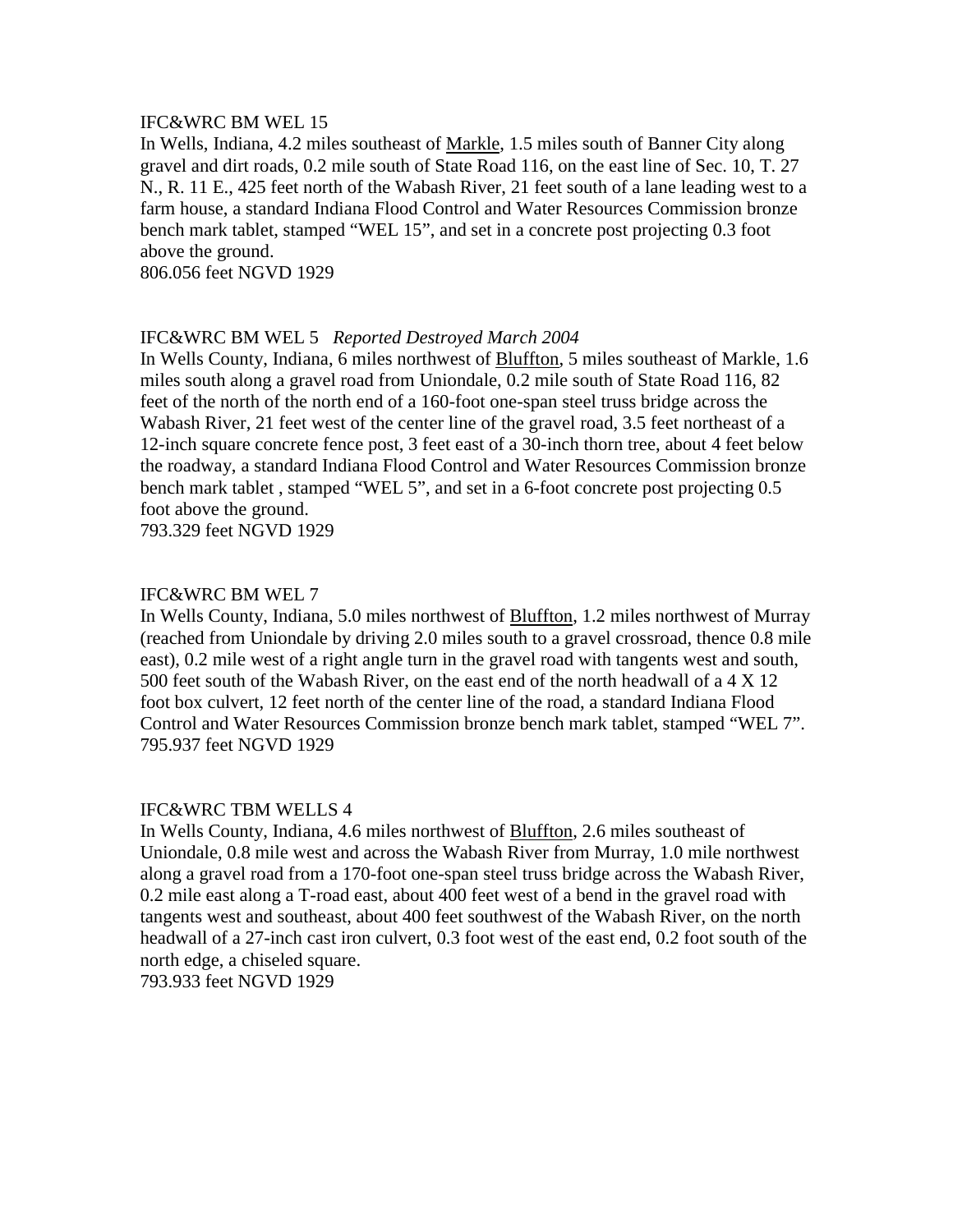# IFC&WRC BM WEL 6 Reported *Destroyed 1987 (See WELL 6 RESET)*

In Wells County, Indiana, 3.5 miles northwest of Bluffton, 0.3 mile southwest of Murray, on a 170-foot one-span steel truss bridge over the Wabash River, on the north end of the east abutment, 12 feet north of the center line of the bridge, one foot north of and level with the northeast bridge seat, a standard Indiana Flood Control and Water Resources Commission bronze bench mark tablet, stamped "WEL 6". 801.680 feet NGVD 1929

# IFC&WRC BM WEL 8

In Wells County, Indiana, 0.8 mile north of North Oak Street and its blacktop road extension from West Wabash Street in **Bluffton**, 0.4 mile south of a sharp turn in the road with tangents west and southeast, at the west edge of the Wabash River, 50 feet northeast and across the road from the northeast corner of a one acre pond at a large frame house, 97 feet south of a 40-inch cottonwood tree and the north end of a retaining wall, on the retaining wall, 17 feet east of the center line of the roadway, 2 feet lower than the roadway, a standard Indiana Flood Control and Water Resource Commission bronze bench mark tablet, stamped "WEL 8".

802.707 feet NGVD 1929

# IFC&WRC BM WEL 9

In Walls County, at Bluffton 0.2 mile west of State Road 1, on the New York, Chicago,, and St. Louis Railroad bridge over the Wabash River, on the southwest wingwall, 4.5 feet south of the south rail, level with the base of rail, a standard Indiana Flood Control and Water Resources Commission bronze bench mark tablet, stamped "WL 9". 815.579 feet NGVD 1929

# USC&GS BM L 38, 1934

In Wells County, Indiana, at Bluffton, on the State Road 1 bridge over the center line of the road, set vertically in the north face of the west handrail, 1.4 feet above the sidewalk, a standard USC&GS bronze disk, stamped "L 38 1934". 818.443 feet NGVD 1929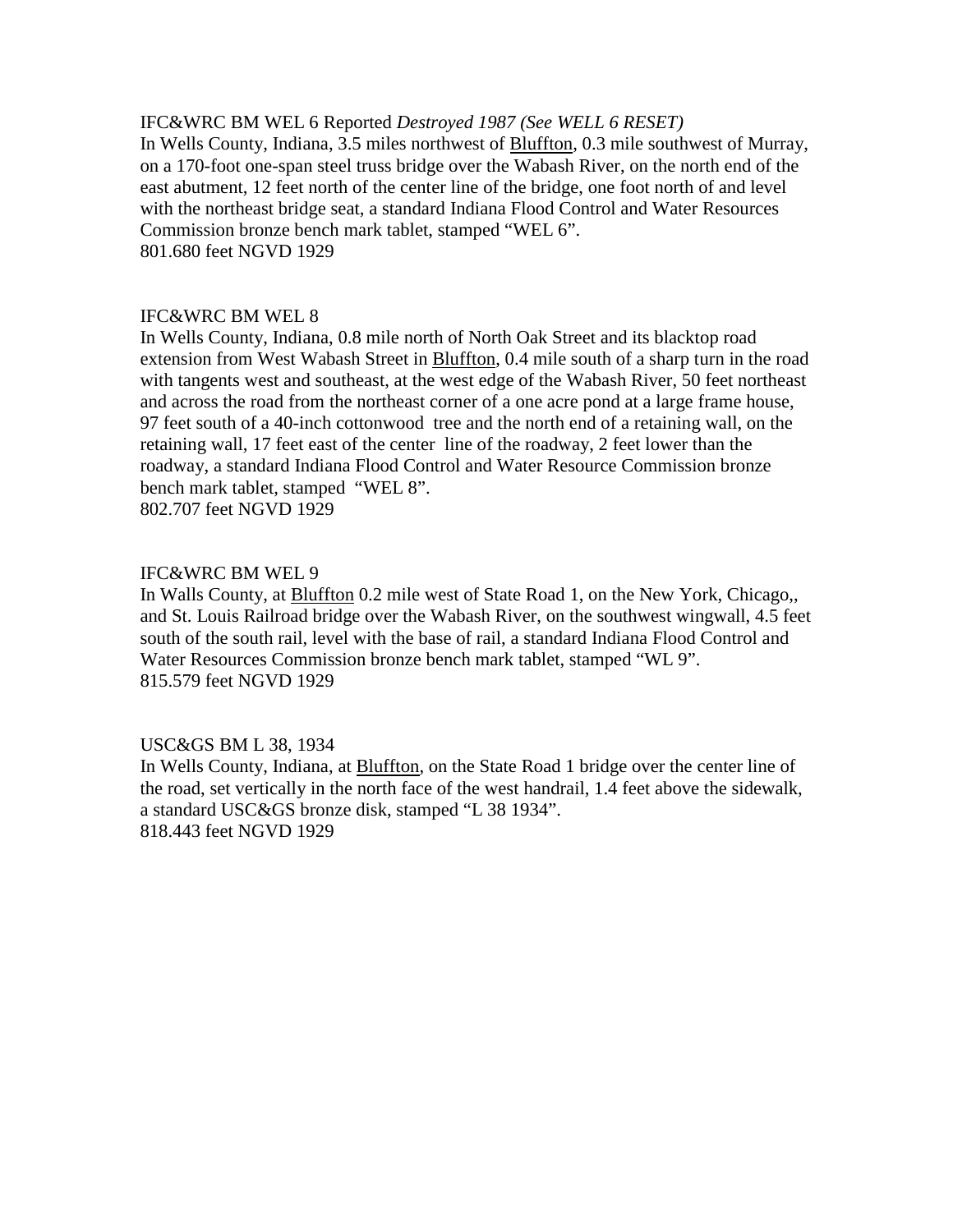### USC&GS BM N 38, 1934

In Wells County, Indiana, at Bluffton, set vertically in the west face of the brick wall of the post Office, 0.7 foot north of the southwest corner of the building, 25.2 foot east of the east curb of State Highway 1, 1.5 feet above the ground, a standard USC&GS bronze disk stamped "N 38 1934".

827.616 feet NGVD 1929

# IFC&WRC BM WEL 10

In Wells County, Indiana, at the east edge of **Bluffton**, 500 feet north of the Bluffton Pumping station and power house, 300 feet east of Liberty Street, 50 feet power house, 300 feet east of Liberty Street, 50 feet northeast of the center line of Wabash Street, on the water intake structure, 11 feet northeast of a light pole, 4.5 feet below the street level, a standard Indiana Flood Control and Water Resources Commission bronze bench mark tablet, stamped "WEL 10".

799.935 feet NGVD 1929

#### IFC&WRC TBM WELLS 26

In Wells County, Indiana, 1.5 miles southeast along the south side of the Wabash River from the intersection of State Road 1 and 316 in Bluffton, 0.7 mile northwest of a 150 foot one span steel truss bridge over the Wabash River, 40 feet south of the Wabash River, on a 14-foot concrete bridge over a small stream, on the southeast corner of the southeast wingwall, a chiseled square.

805.984 feet NGVD 1929

#### IFC&WRC BM WEL 11

In Wells County, Indiana, 2.2 miles southeast along State Road 316 from its intersection with State Road 1 in Bluffton, 280 feet south of the south end of a 150-foot steel truss bridge over the Wabash River,, at the junction of a gravel road south and State Road 316 north and east, 52 feet south of the center line of State Road 316 west, 21 feet west of the center line of State Road 316 west, 21 feet west of the center line of the gravel road south, 6 feet west of a line of the gravel road south, 6 feet west of a corner fence post, set in top of a concrete post projecting 0.3 foot above the ground, a standard Indiana Flood Control and Water Resources Commission bronze bench mark tablet, stamped "WEL 11".

808.878 feet NGVD 1929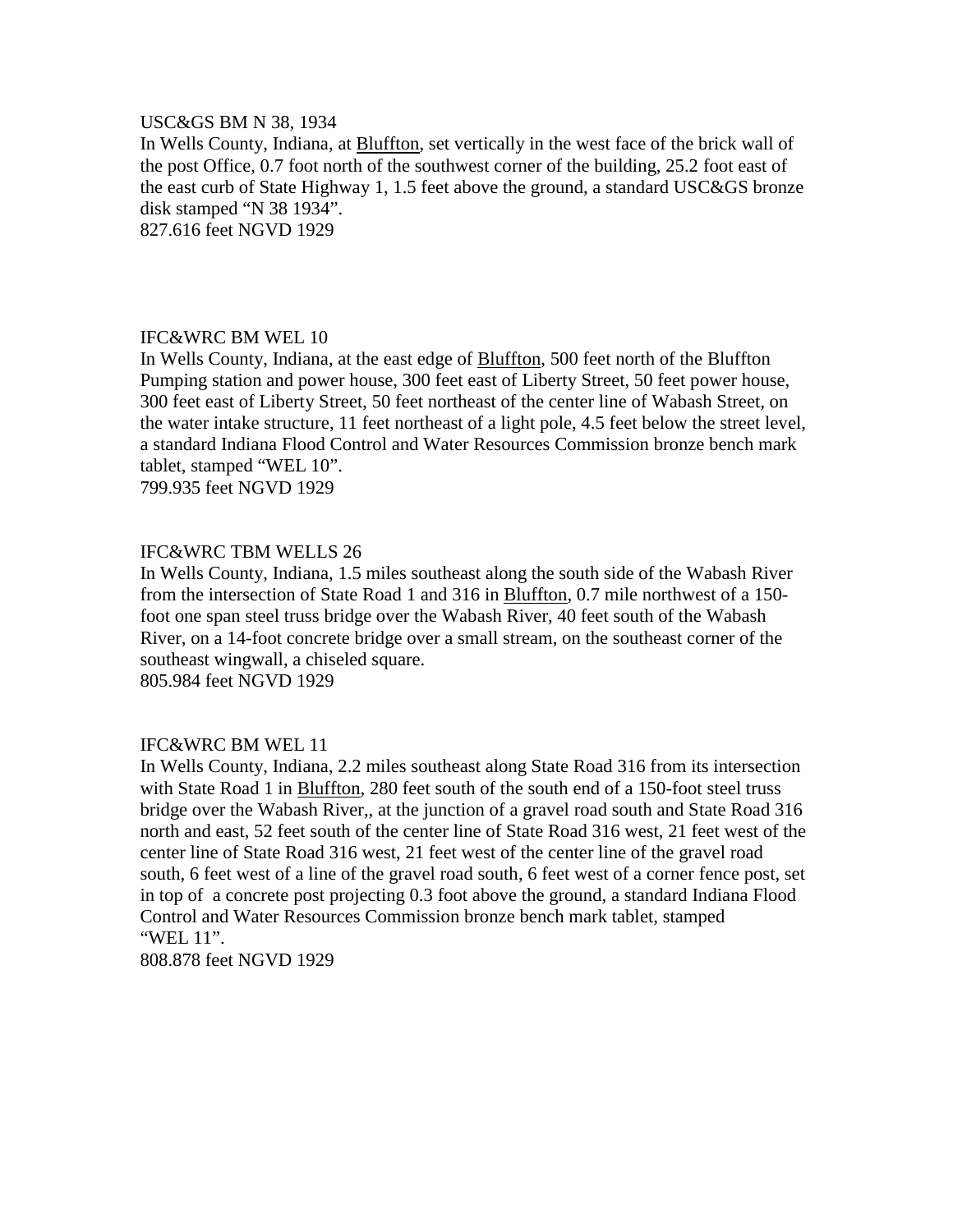# IFC&WRC TBM WEL 36

In Wells County, Indiana, 3.1 miles northwest of Vera Cruz, 0.1 mile west of a cemetery and church, on a 50-foot plate girder bridge over a small stream, a chiseled cross (+) on a rivet in the north row of rivets on the north girder directly above the west abutment, 2.4 feet above the roadway of State Road 116. 816.480 feet NGVD 1929

#### IFC&WRC BM WEL 13

In Wells County, 3.6 miles southeast of Bluffton, 1.7 miles northwest of Vera Cruz, 250 yards south of Wabash River, 500 feet west of a T-road south, 100 feet northeast and across State Road 116 from PSCI power pole No. 32598, 66 feet west of a telephone pole, 28 feet north of center line of the highway, 20 feet south of a fence line, 5 feet below the roadway, 4 feet west of the north end of an 18-inch culvert under the highway, on the north wall of a 2 x 2 foot concrete drop inlet to a large tile drain, a standard Indiana Flood Control and Water Resources Commission bronze bench mark tablet, stamped "WEL 13".

814.437 feet NGVD 1929

#### IFC&WRC TBM WEL 5

In Wells County, Indiana, 3.6 miles southeast of Bluffton, 1.7 miles northwest of Vera Cruz, 500 feet west of a T-road south, 250 yards north of the Wabash River, 80 feet west of PSCI power pole No. 32599, 24 feet south of the center line of State Road 116, 2 feet below the roadway, a chiseled square on a concrete drop inlet to an 18-inch culvert under the highway, directly south across the highway from Indiana Flood Control and Water Resources Commission BM WEL 13.

818.019 feet NGVD 1929

# IFC&WRC TBM WEL 6

In Wells County, Indiana, 1.2 miles northeast and across the Wabash River from Vera Cruz, 0.3 mile southeast to a T-road south, 0.3 mile south of the Wabash River, on a 20 foot concrete bridge across a small stream, 18 feet south of the center line of State Road 116, on the west end of the south handrail, 3.5 feet above the roadway, a chiseled triangle.

817.429 feet NGVD 1929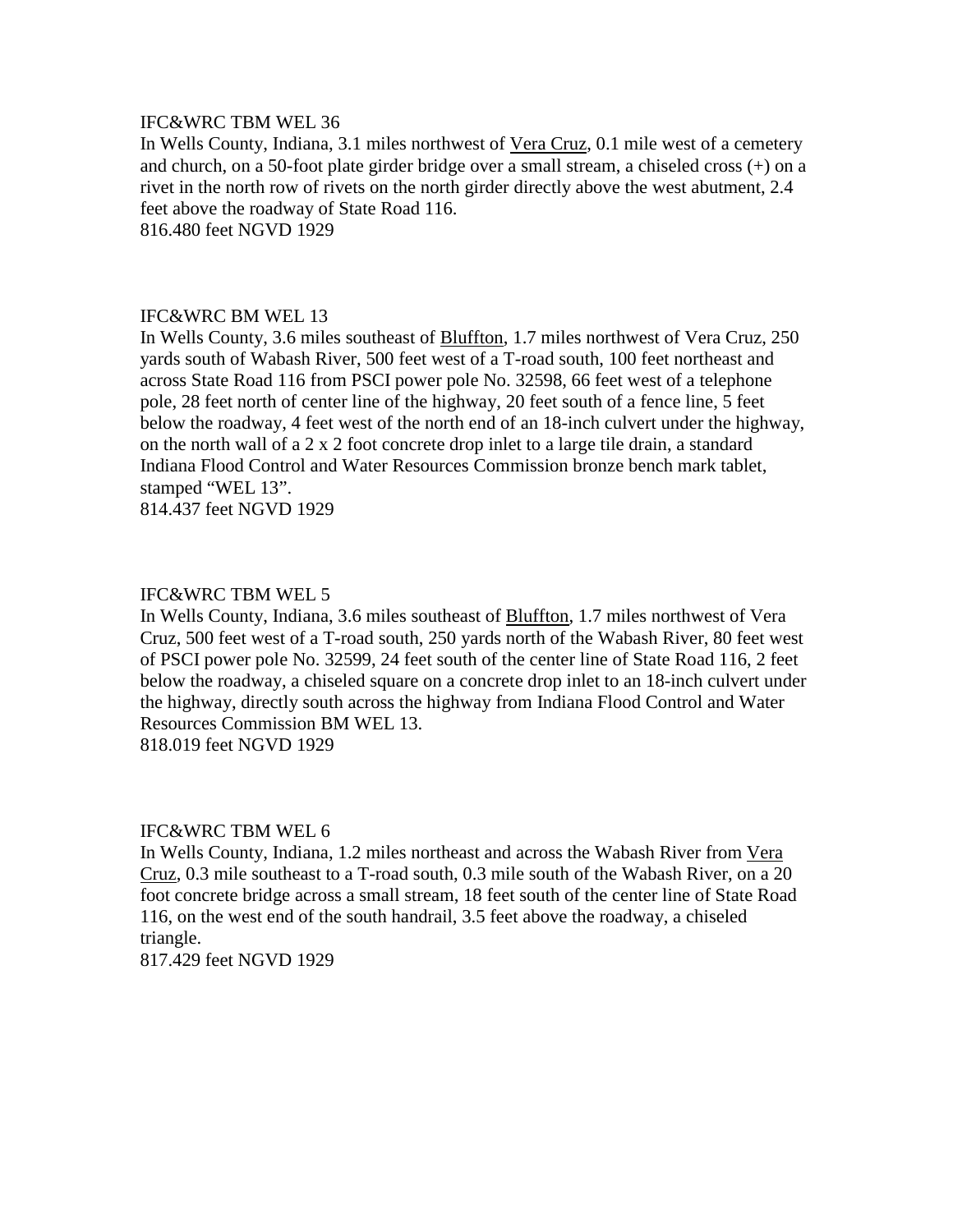# IFC&WRC TBM WEL 7

In Wells County, Indiana, 0.8 mile west of Vera Cruz, 0.75 mile southeast along State Road 116 from a T-road junction south, 0.5 mile northwest along State Road 116 from its intersection with State Road 316, 150 feet south of the Wabash River, 28 feet north of the center line of the highway, 4 feet below the roadway, on the center of a 12-foot headwall of a culvert, a chiseled triangle.

812.198 feet NGVD 1929

#### IFC&WRC TBM WEL 27 *Reported Destroyed April 2004*

In Wells County, Indiana, 0.2 mile south along State Road 316 from Vera Cruz on the 145-foot one-span steel truss bridge over the Wabash River, 9 feet west of the center line of the bridge, the top of the lowest rivet in the west row of rivets in the south face of the south portal member of the west truss, 0.3 foot above the stone abutment under the southwest bridge seat.

819.573 feet NGVD 1929

# IFC&WRC BM WEL 14 *Reported Destroyed April 2004*

In Wells County, Indiana, 0.2 mile south along State Road 316 from Vera Cruz, 0.3 mile north of State Road 116, on the 145-foot one-span steel truss bridge over the Wabash River, on the west end of the north stone abutment, one foot southwest of the northwest bridge seat, 1.5 foot below the bridge floor, a standard Indiana Flood Control and Water Resources Commission bronze bench mark tablet, stamped "WEL 14". 818.932 feet NGVD 1929

#### IFC&WRC TBM WR 32 *Reported Destroyed April 2004*

In Wells County, 0.8 mile southeast along State Road 116 from its intersection with State Road 316 at Riverside, about 0.8 miles southeast of Vera Cruz, 35 feet north of the center line of State Road 116, 50 feet northwest of a road sign which reads "Wells County State Forest and Game Preserve – 3 miles", 3 feet below the roadway, on the north headwall of a 24-inch metal culvert, a chiseled triangle.

815.211 feet NGVD 1929

#### IFC&WRC BM WEL 16

In Wells County, Indiana, 1.6 miles southeast of Vera Cruz, at the Wells-Adams County Line, 0.3 mile south of the Wabash River, 60 foot west of the center line of a T-road south, 24 feet southwest of the center line of State Road 116, on the southwest wingwall of a 5 x 10 foot box culvert, level with the roadway, a standard Indiana Flood Control and Water Resources Commission bronze bench mark tablet, stamped "WEL 16 " 818.466 feet NGVD 1929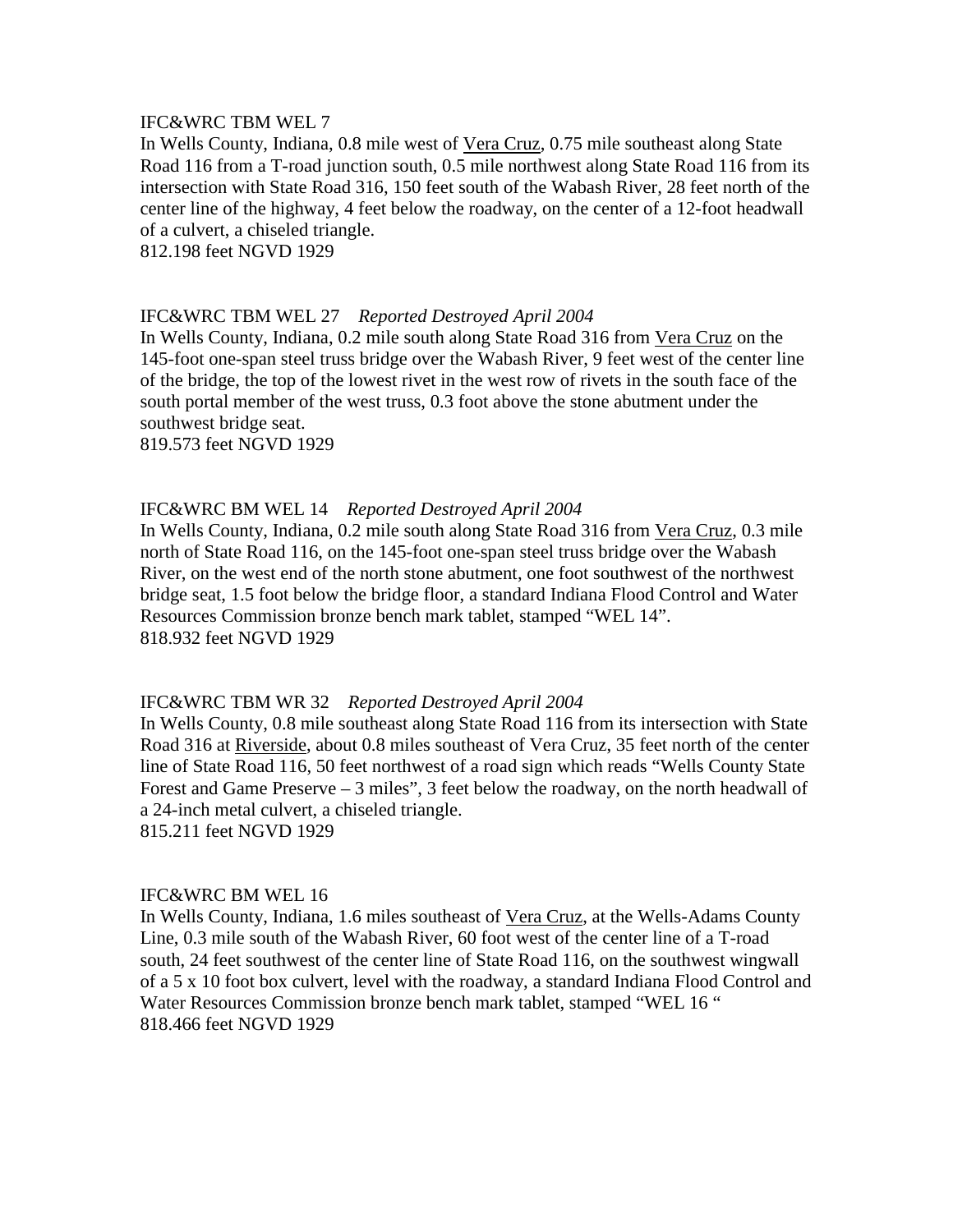# IFC&WRC TBM WEL 8

In Wells County, Indiana, at the Wells-Adams County Line, at a T-road south, 1.6 miles southeast of Vera Cruz, on a 5 x 10 foot box culvert, 24 feet northeast of the center line of State Road 116, 0.3 mile south of the Wabash River, on the northeast wingwall, a chiseled square.

818.471 feet NGVD 1929

#### IFC&WRC TBM SR 66

In Huntington County, Warren Quad., in the SE  $\frac{1}{4}$  of Section 33, T. 26 N., R. 10 E., 2<sup>nd</sup> PM.; about 2.4 miles southeast of Warren, 2.4 miles southeast along State Road 5 from its junction with State Road 218 at Warren to a 8-foot concrete culvert under the highway; set in the top at the southwest end of the northwest headwall, 33 feet northwest of the center line of a gravel driveway to a house, 22 feet northeast of the center line of the road, 12.6 feet northwest of a fence line, 3 feet northwest of the southeast end of the headwall, 0.6 foot northeast of the southwest end of the headwall, 0.2 foot below the road; a painted chiseled triangle.

834.260 feet NGVD 1929

# IFC&WRC TBM SR 67

In Huntington County, Warren Quad., in the SW  $\frac{1}{4}$  of Section 34, T. 26 N., R. 10 E., 2<sup>nd</sup> PM.; about 2.7 miles southeast of Warren, at the State Road 218 single-span concrete bridge over Morrison Ditch; set in the top at the east end of the north guardrail base, 78 feet west of the center line of a gravel road leading to a gravel pit, 20 feet north of the center line of the highway, 1 foot west of the east edge of the north guardrail base, 0.8 foot above the bridge floor; a painted chiseled triangle. 831.499 feet NGVD 1929

#### IFC&WRC BM WEL 17, 1960

In Wells County, Warren Quad., in the NE <sup>1/4</sup> of Section 4, T. 25 N., R. 10 E., 2<sup>nd</sup> PM.: about 2.75 miles southeast of Warren, 2.4 miles southeast along State Road 5 from its junction with State Road 218 at Warren to the junction of State Road 5 and county road 940 West at the Huntington-Wells County line, thence 0.22 mile southeast along county road 940 West to a 1-span concrete bridge over Morrison Ditch; set in the top of the southeast end of the southwest guardrail, 10 feet southwest of the center line of the end of the southwest guardrail; a Indiana Flood Control and Water Resources Commission bronze disk, stamped "WEL 17 1960".

824.153 feet NGVD 1929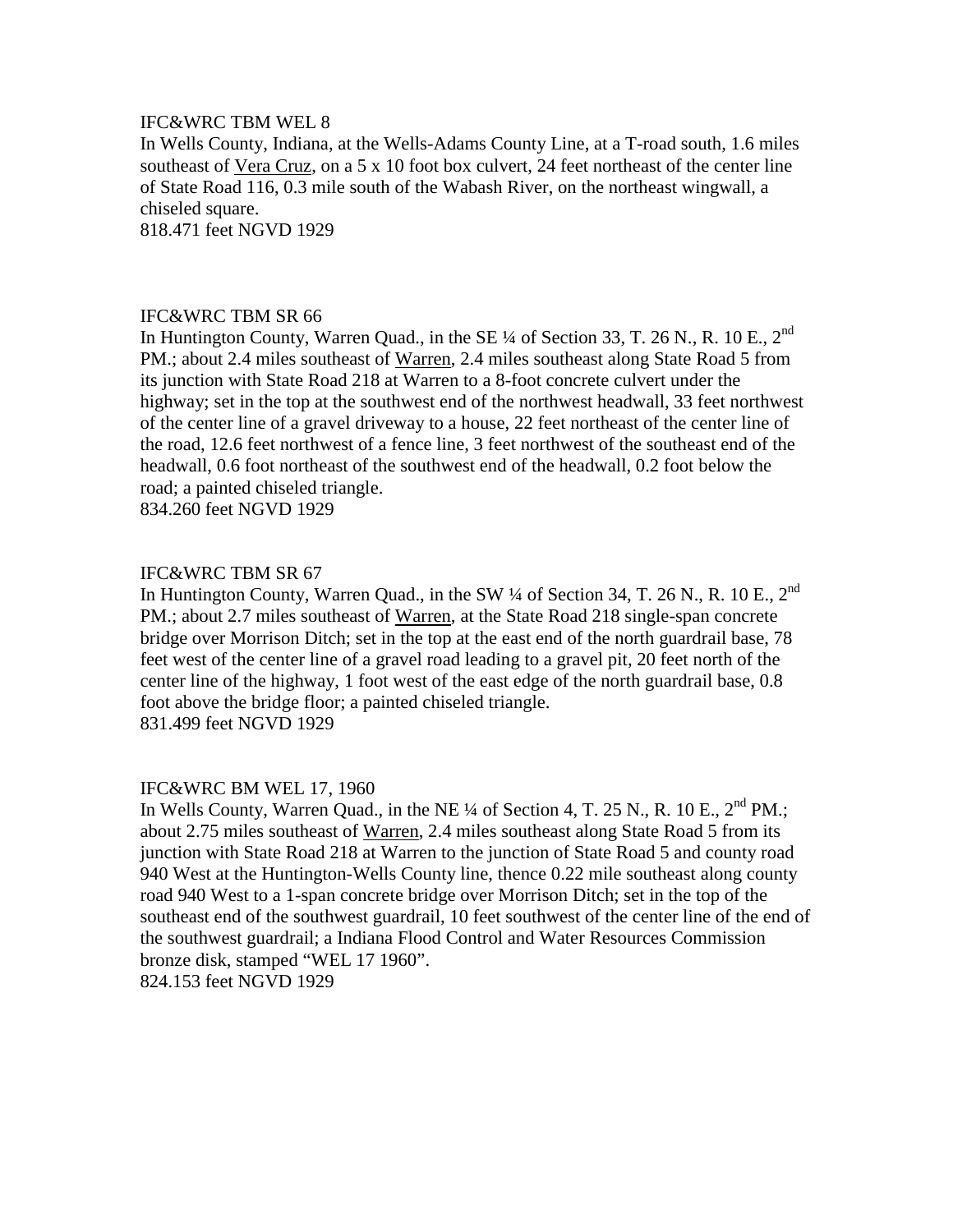#### IFC&WRC BM WEL 18, 1960

In Wells County, Warren Quad., in the NE  $\frac{1}{4}$  of Section 10, T. 25 N., R. 10 E.,  $2^{nd}$  PM.; about 4.0 miles southeast of Warren, 2.4 miles southeast along State Road 5 from its junction with State Road 218 at Warren to the junction of State Road 5 and county road 940 West at the Huntington-Wells County line, thence 1.5 miles southeast along 940 West to a 10-foot box culvert under the road, set in the top at the northwest end of the southwest headwall, 11 feet southwest of the center line of the gravel road, 0.6 foot southeast of the northwest end of the headwall, 0.5 foot above the road; a Indiana Flood Control and Water Resources Commission bronze bench mark tablet, stamped "WEL 18 1960".

824.985 feet NGVD 1929

#### USC&GS BM M 214, 1947

In Wells County, Liberty Center Quad., about 6.0 miles southwest of Liberty Center; at the "T" road intersection of State Road 3 and 700 South Road, in the southeast quadrant of the intersection; set in the top of a concrete post, 52.5 feet south of the center line of the highway, 20 feet northwest of the northwest monument to the "First School Built in Jackson Township", 4 feet north of a fence corner, about level with the highway; a U.S. Coast & Geodetic Survey bronze disk, stamped "M 214 1947". 829.132 feet NGVD 1929

#### IFC&WRC TBM SR 68

In Wells County, Liberty Center Quad., in the NE <sup>1</sup>/4 of Section 10, T. 25 N., R. 10 E., 2<sup>nd</sup> PM.; about 6.0 miles southwest of Liberty Center; at the State Road 3 three-span concrete arch bridge over the Salamonie River; set in the top of the north end of the west guardrail, 63 feet south of the center line of a gravel crossroad (725 South), 16 feet west of the center line of the highway, 3.7 feet above the ground, 2.1 feet south of the north end of the guardrail; a chiseled square painted white. 830.598 feet NGVD 1929

#### IFC&WRC BM WEL 19, 1960

In Wells County, Liberty Center Quad., in the NW ¼ of Section 11, T. 25 N., R. 10 E.,  $2<sup>nd</sup> PM$ ; about 6.0 miles southwest of Liberty Center; at the State Road 3 three-span concrete arch bridge over the Salamonie River; set in the top of the north end of the east guardrail, 15.3 feet east of the center line of the highway, 3.6 feet above the road, 1.8 feet south of the north end of the east guardrail; a Indiana Flood Control and Water Resources Commission bronze bench mark tablet, stamped "WEL 19 1960". 830.625 feet NGVD 1929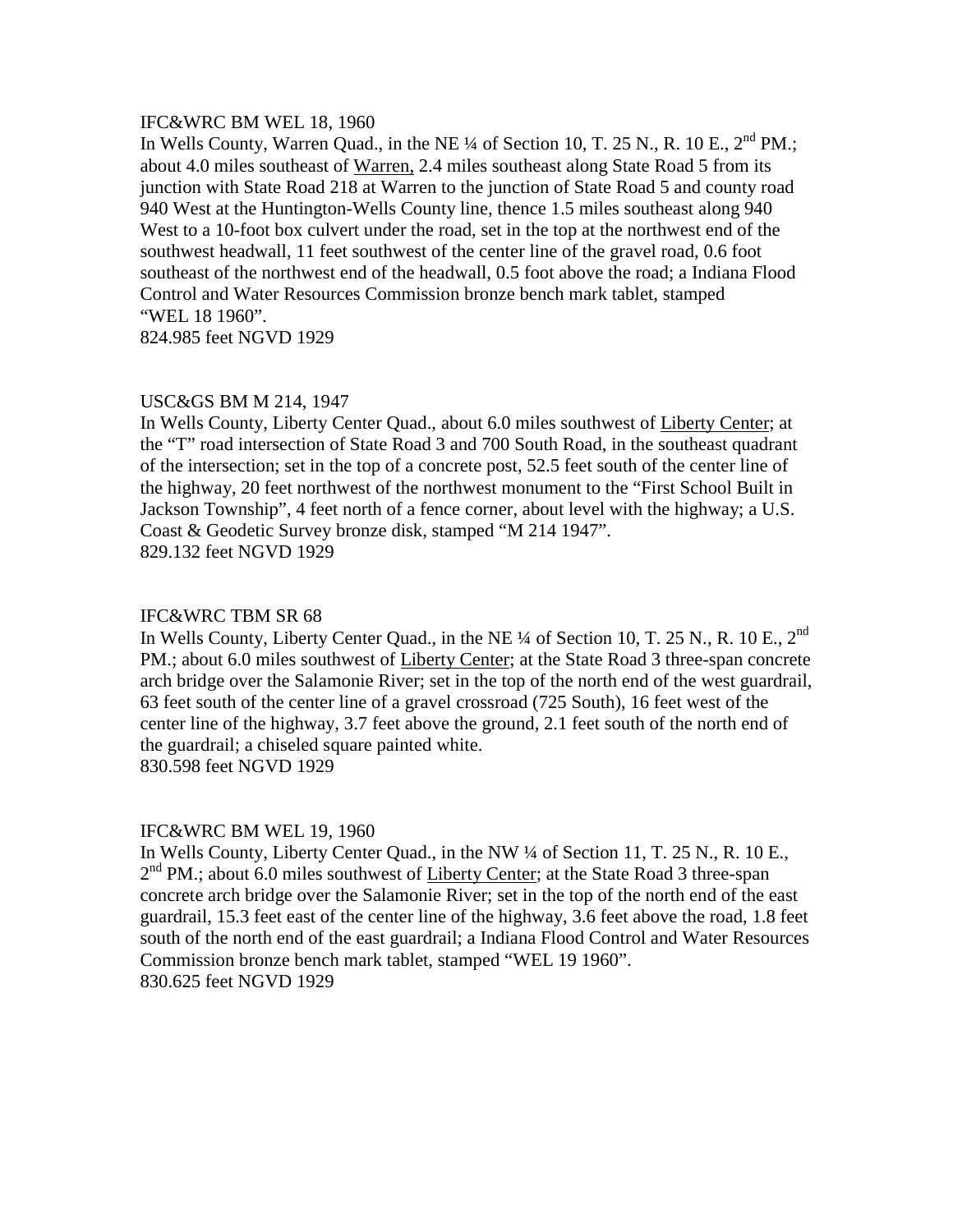#### USC&GS BM N 214, 1947

In Wells County, Liberty Center Quad., in the SE 1/4 of Section 10, T. 25 N., R. 10 E., 2<sup>nd</sup> PM.; about 6.0 miles southwest of Liberty Center; about 0.65 mile south along State Road 3 from the State Road 3 three-span concrete arch bridge over the Salamonie River; set in the top of a concrete post, 42 feet west of the center line of the highway, 30 feet north of the center line of a gravel "T" road to the west, 13 feet northeast of a fence corner post, 1.3 feet southeast of a fence line, level with the highway; a U.S. Coast  $\&$ Geodetic Survey bronze disk, stamped "N 214 1947". 851.298 feet NGVD 1929

# IFC&WRC TBM SR 69

In Wells County, Montpelier Quad., in the NW 1/4 of Section 14, T. 25 N., R. 10 E., 2<sup>nd</sup> PM.; about 5.5 miles northwest of Montpelier, at the Jeff Road 15-foot concrete box culvert over Custard Drain; set in the top of the southeast edge of the southwest guardrail, 11 feet southwest of the center line of the road, 1.4 feet above the road, 0.4 foot northwest of the southeast edge of the road, 0.4 foot northwest of the southeast edge of the southwest guardrail; a painted chiseled triangle. 830.907 feet NGVD 1929

# IFC&WRC BM WEL 20, 1960

In Well County, Montpelier Quad., in the NE  $\frac{1}{4}$  of Section 23, T. 25 N., R. 10 E., 2<sup>nd</sup> PM.; about 5.5 miles northwest of Montpelier, at the Jeff Road 30-foot concrete bridge over Prairie Creek; set in the top of the south wingwall, 12 feet southwest of the center line of the road, 1.0 foot northwest of the southeast end of the southwest headwall, 0.3 foot below the road; a Indiana Flood Control and Water Resources Commission bronze bench mark tablet, stamped "WEL 20 1960". 829.337 feet NGVD 1929

# IFC&WRC TBM SR 70

In Wells County, Montpelier Quad., in the NW 1/4 of Section 24, T. 25 N., R. 10 E., 2<sup>nd</sup> PM.; at Jeff; 0.1 mile north of the intersection of Jeff Road and 700 West Road; set in the west side of a 15-inch tree, 24 feet north of the center line of an old farm lane, 16 feet east of the center line of 700 West Road, 5 feet west of a fence line, 0.3 foot above the ground; a boat spike driven through an aluminum tag, stamped "TBM SR 70 1962". 847.238 feet NGVD 1929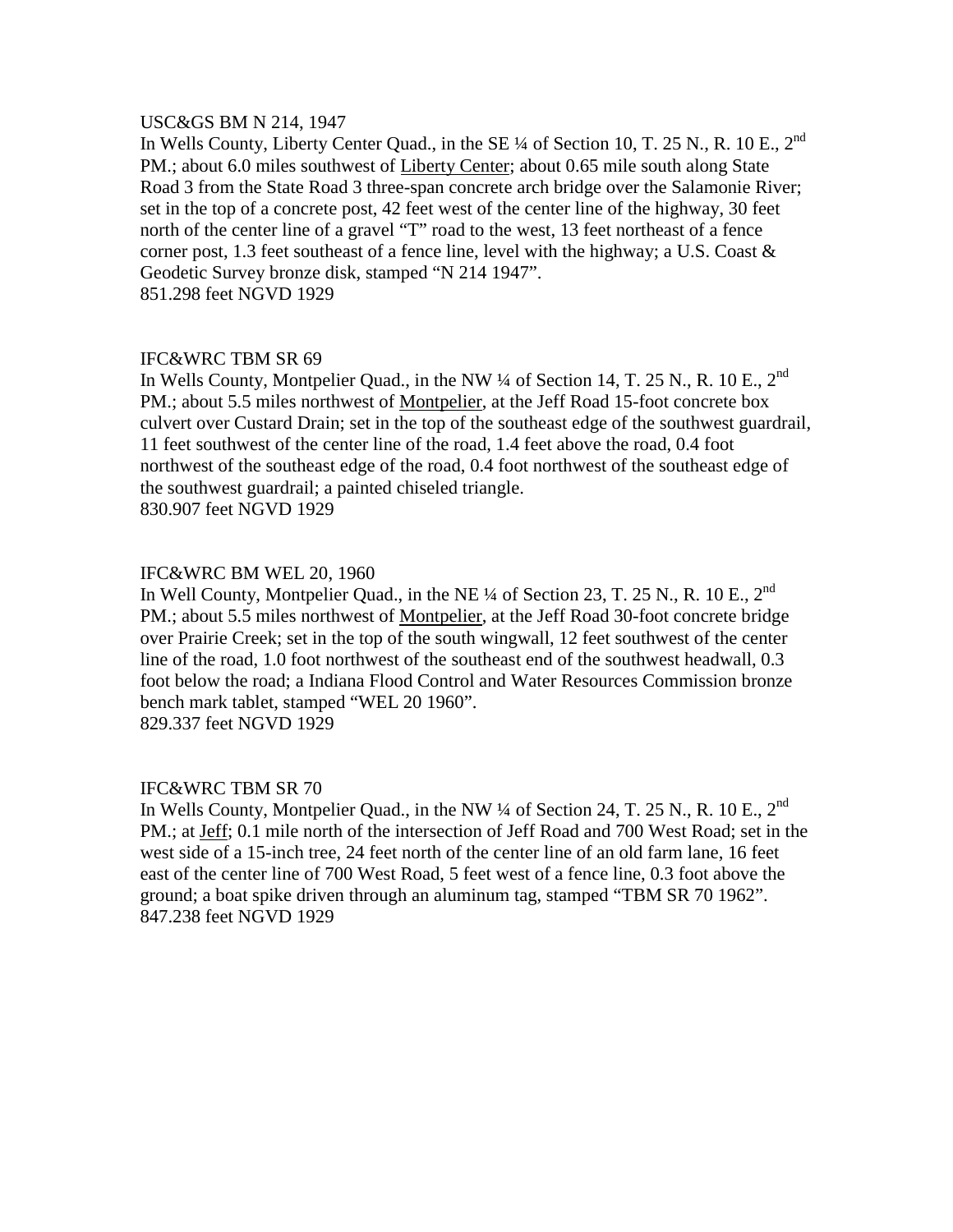# IFC&WRC TBM SR 71

In Wells County, Montpelier Quad., in the NE 1/4 of Section 24, T. 25 N., R. 10 E., 2<sup>nd</sup> PM.; about 4.0 miles northwest of Montpelier; at the 900 South Road single arch concrete bridge over Shadle Drain; set in the top of the south guardrail, 187 feet east of a road to a gravel pit, 9 feet south of the center line of the road, 2.6 feet west of the east end of the south guardrail, 1.5 feet above the road; a painted chiseled triangle. 825.115 feet NGVD 1929

#### IFC&WRC BM WEL 21, 1960

In Wells County, Montpelier Quad., in the SE  $\frac{1}{4}$  of Section 13, T. 25 N., R. 10 E., 2<sup>nd</sup> PM.; about 3.9 miles northwest of Montpelier; at the 600 West Road one-span steel truss bridge over the Salamonie River; set in the top of the southwest bridge seat, 10 feet west of the centerline of the road, 1.7 feet below the road, 0.9 foot south of the north side of the southwest bridge seat abutment; a Indiana Flood Control and Water Resources Commission bronze bench mark tablet, stamped "WEL 21 1960". 827.470 feet NGVD 1929

# IFC&WRC TBM SR 72, 1962

In Wells County, Montpelier Quad., in the SW  $\frac{1}{4}$  of Section 18, T. 25 N., R. 11 E., 2<sup>nd</sup> PM.; about 3.9 miles northwest of Montpelier; at the intersection of 600 West Road and 900 South Road, in the northeast quarter of the intersection; set in the northwest side of a 42-inch Maple tree, 54 feet east of the center line of 600 West Road, 17 feet north of 900 South Road, 0.5 foot above the ground; a boat spike driven through an aluminum tag, stamped "TBM SR 72 1962".

826.667 feet NGVD 1929

#### IFC&WRC BM WEL 22, 1960

In Wells County, Montpelier Quad., in the NE ¼ of Section 19, T. 25 N., R. 11 E., 2<sup>nd</sup> PM.; about 3.6 miles northwest of Montpelier; at the at the 900 South Road one-span steel truss bridge over the Salamonie River; set in the top of the southwest bridge seat abutment, 12 feet south of the center line of the road, 2.5 feet west of the east edge of the bridge abutment, 3.0 feet below the road; a Indiana Flood Control and Water Resources Commission bronze bench mark tablet, stamped "WEL 22 1960". 830.077 feet NGVD 1929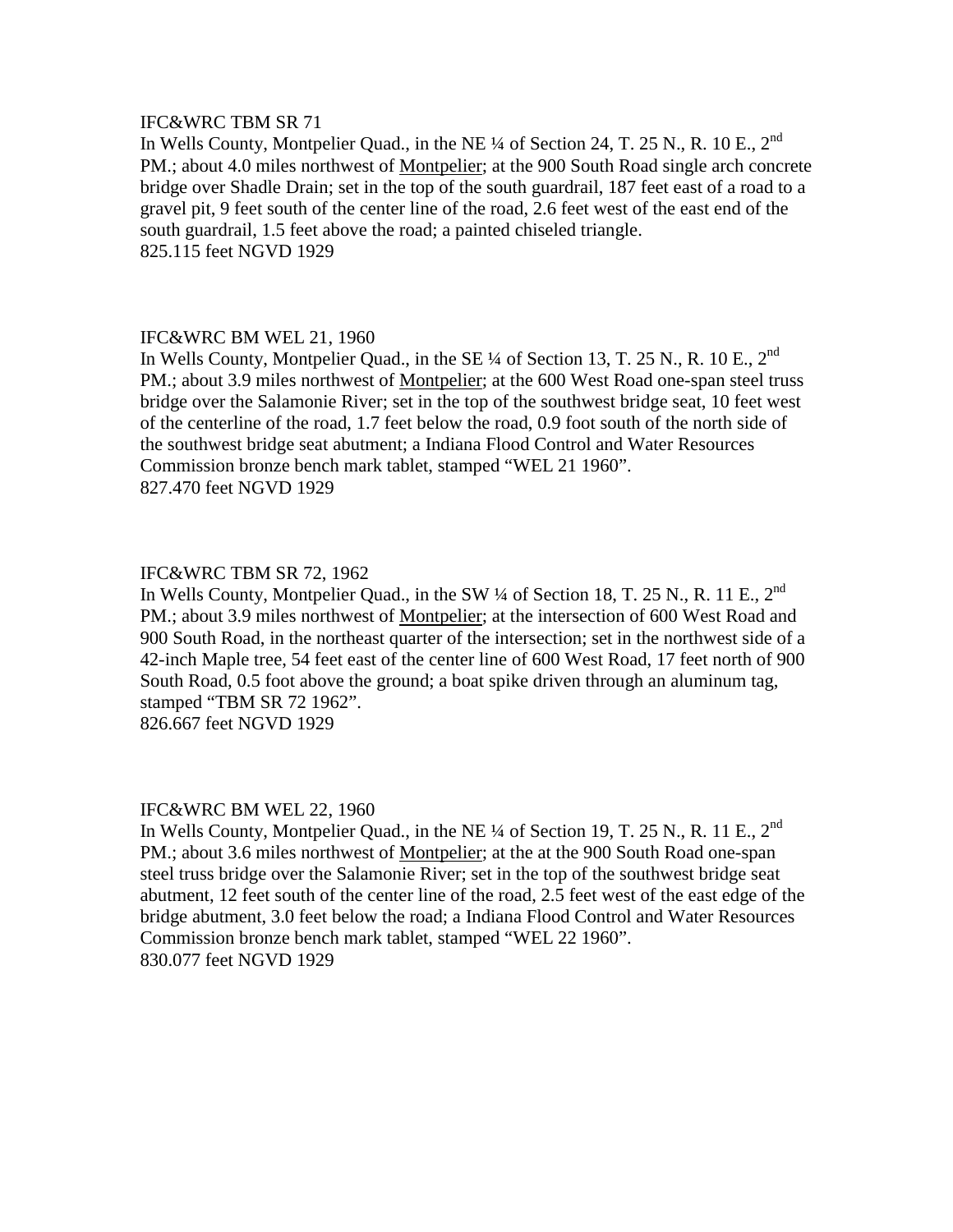# IFC&WRC TBM SR 73

In Wells County, Montpelier Quad., in the NE ¼ of Section 19, T. 25 N., R. 11 E., 2<sup>nd</sup> PM.; about 3.6 miles northwest of Montpelier; about 0.06 mile east along 900 South Road from its intersection with 500 West Road to a 12-inch ash tree on the south side of the road; set in the south side of the tree, 13 feet south of the center line of the road, 0.5 foot below the road; a boat spike driven through an aluminum tag, stamped "TBM SR 73 1962". 835.056 feet NGVD 1929

IFC&WRC TBM SR 74

In Wells County, Montpelier Quad., in the NW 1/4 of Section 20, T. 25 N., R. 11 E., 2<sup>nd</sup> PM.; about 3.5 miles northwest of Montpelier; at the intersection of 900 South Road and 475 West Road, at a 14-foot concrete box culvert; set in the top of the south concrete headwall of the culvert, 50 feet east of a driveway to a house of the north side of the road, 23 feet east of the center line of 475 West Road, 18 feet south of the center line of 900 South Road, 1.0 foot west of the east end of the south headwall, 0.7 foot above the road; a painted chiseled triangle.

841.200 feet NGVD 1929

#### IFC&WRC TBM SR 75

In Wells County, Montpelier Quad., in the SW 1/4 of Section 20, T. 25 N., R. 11 E., 2<sup>nd</sup> PM.; about 3.0 miles northwest of Montpelier; about 0.6 mile south along 475 West Road from its intersection with 900 South Road to the 4-foot headwall of a 12-inch pipe culvert under the road; set in the top of the west headwall, 285 feet north of a driveway leading east to a house, 260 feet south of a power pole (#WE 7723), 12 feet west of the center line of the road, 1.6 feet south of the north end of the west headwall, 0.5 foot below the road; a painted chiseled triangle.

842.487 feet NGVD 1929

#### IFC&WRC TBM SR 76

In Wells County, Montpelier Quad., in the SW  $\frac{1}{4}$  of Section 20, T. 25 N., R. 11 E., 2<sup>nd</sup> PM.; about 2.5 miles northwest of Montpelier; at the 1000 South Road single-span steel truss bridge over the Salamonie River; set in the top of the northeast wingwall, 11 feet north of the center line of the road, 2 feet northeast of the bridge truss, 0.6 foot west of the east edge of the northeast wingwall, level with the road; a painted chiseled square. 835.889 feet NGVD 1929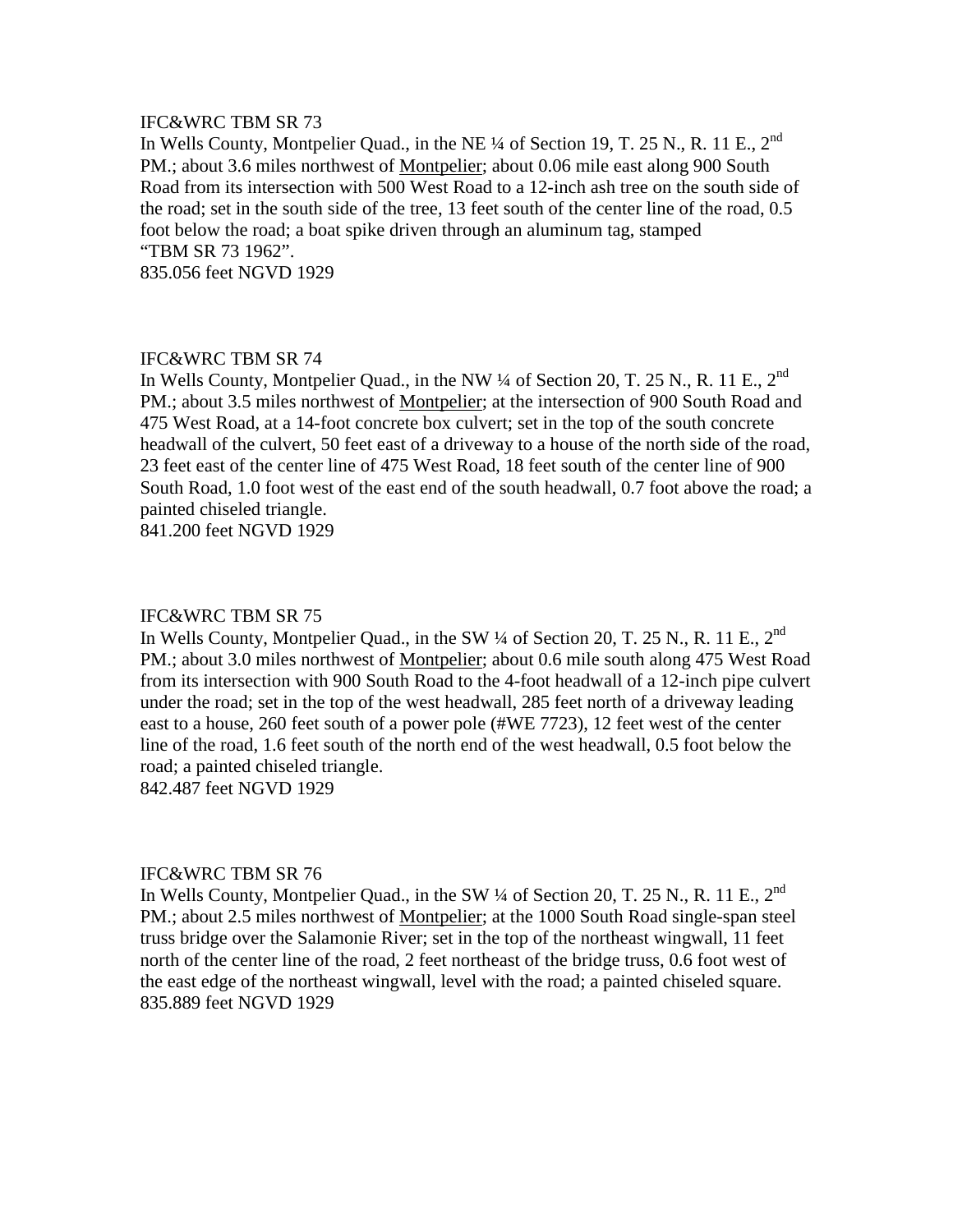#### IFC&WRC BM WEL 23, 1960

In Wells County, Montpelier Quad., in the NW  $\frac{1}{4}$  of Section 29, T. 25 N., R. 11 E., 2<sup>nd</sup> PM.; about 2.5 miles northwest of Montpelier; at the 1000 South Road single -span steel truss bridge over the Salamonie River, set in the top of the southeast bridge seat abutment, 11 feet south of the center line of the road, 1.7 feet below the road, 1.0 foot east of the west face of the southeast abutment; a Indiana Flood Control and Water Resources Commission bronze bench mark tablet, stamped "WEL 23 1960". 834.118 feet NGVD 1929 Superseded see new description "WEL 23 RESET 2000"

# IFC&WRC TBM SR 77, 1962

In Wells County, Montpelier Quad., in the NW ¼ of Section 29, T. 25 N., R. 11 E., 2<sup>nd</sup> PM.; about 2.0 miles northwest of Montpelier; about 0.3 mile south along 500 West Road from its intersection with 1000 South Road to a 26-inch stump standing 4.6 feet high, set in the west side of the stump, 310 feet south of a drive leading to a barn, 100 feet south of a concrete stairway leading west to a house, 21 feet east of the center line of 500 West Road, 2.6 feet below the road, 0.7 foot above the ground; a boat spike driven through an aluminum tag, stamped "TBM SR 77 1962". 837.599 feet NGVD 1929

IFC&WRC TBM SR 78 In Wells County, Montpelier Quad., in the SE 1/4 of Section 30, T. 25 N., R. 11 E., 2<sup>nd</sup> PM.; about 2.1 miles northwest of Montpelier; about 0.8 mile south along 500 West Road from its intersection with 1000 South Road to a concrete corner fence post; set in the top of the concrete post, 15 feet east of the center line of the road, 4.2 feet above the ground, 3 feet north of a power pole (#WE 8778); a painted chiseled triangle. 861.676 feet NGVD 1929

#### IFC&WRC TBM SR 79, 1962

In Wells County, Montpelier Quad., in the NW  $\frac{1}{4}$  of Section 32, T. 25 N., R. 11 E., 2<sup>nd</sup> PM.; about 2.0 miles northwest of Montpelier; about 0.04 mile east along 1100 South Road from the 1100 South Road single-span bridge over the Salamonie River to a 14 inch Black Walnut tree; set in the southwest side of the tree, 50 feet west of the center line of a dirt road to a field, 2.5 feet south of a fence line, 1.5 feet above the road, 0.7 foot above the ground; a boat spike driven through an aluminum tag, stamped "TBM SR 79 1962". 851.208 feet NGVD 1929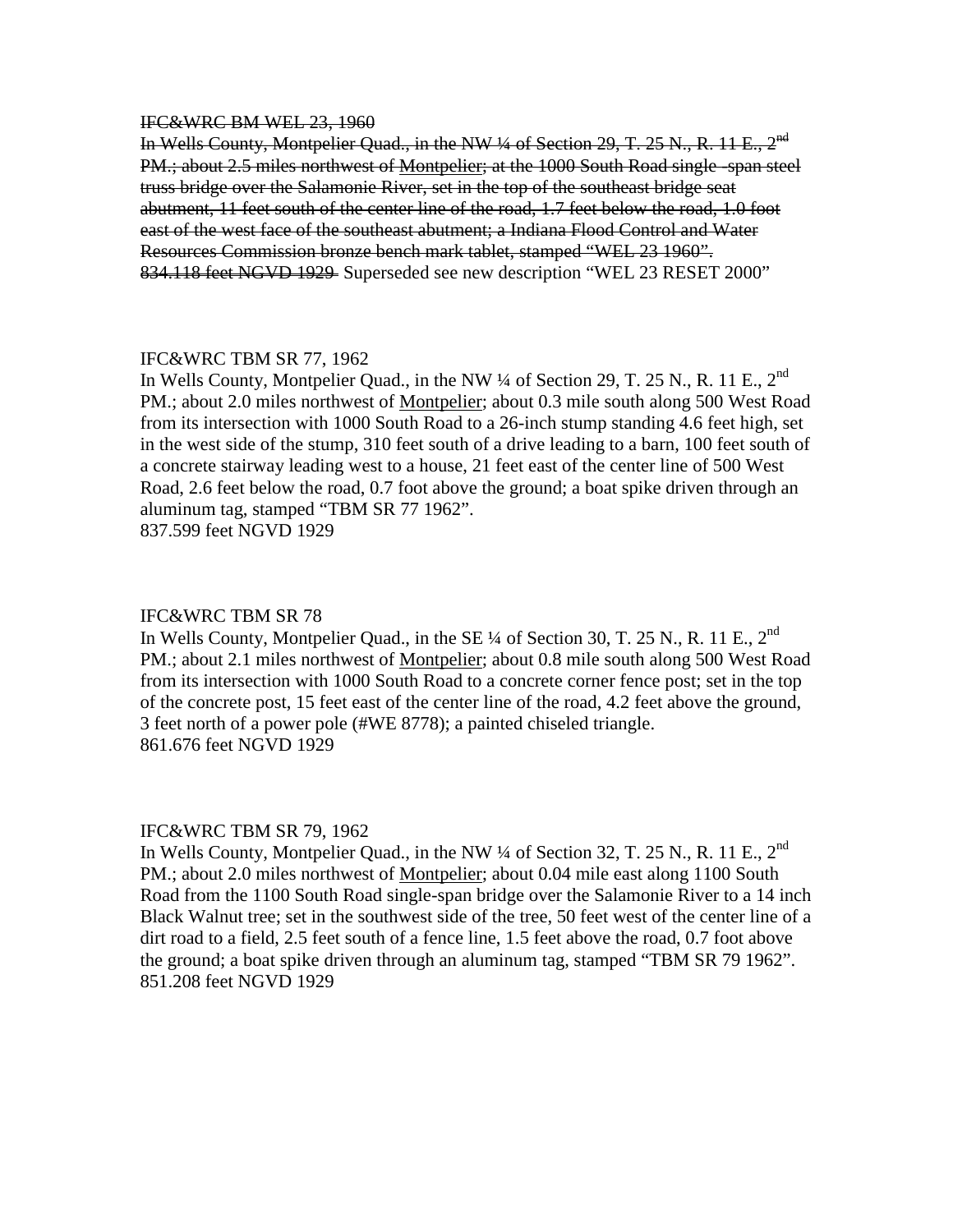#### IFC&WRC BM WEL 24, 1960

In Wells County, , Montpelier Quad., in the NW ¼ of Section 32, T. 25 N., R. 11 E., 2<sup>nd</sup> PM.; about 2.0 miles northwest of Montpelier; at the 1100 South Road single-span steel truss bridge over the Salamonie River; set in the top of the southwest wingwall, 12 feet south of the center line of the road, 1.1 feet west of the east face of the southwest wingwall, 0.1 foot above the road; a Indiana Flood Control and Water Resources Commission bronze bench mark tablet, stamped "WEL 24 1960". 840.670 feet NGVD 1929

# IFC&WRC TBM SR 80

In Wells County, Montpelier Quad., in the NW 1/4 of Section 32, T. 25 N., R. 11 E., 2<sup>nd</sup> PM.; about 1.8 miles northwest of Montpelier; about 0.15 mile southeast along Jeff Road from its intersection with 500 West Road to a 12-foot box culvert under the road, set in the top at the northwest end of the southwest headwall, 11 feet southwest of the center line of the road, 4 feet southeast of the northwest edge of the southwest headwall, 0.3 foot below the road; a painted chiseled triangle.

840.767 feet NGVD 1929

#### IFC&WRC TBM SR 81, 1962

In Wells County, Montpelier Quad., in the SE 1/4 of Section 32, T. 25 N., R. 11 E., 2<sup>nd</sup> PM.; about 1.8 miles northwest of Montpelier; about 0.0.7 mile southeast along Jeff Road from its intersection with 500 West Road to power pole #WE 87117, on the northeast side of the road; set in the southwest side of the power pole, 17 feet northeast of the center line of the Jeff Road, 1.8 feet southwest of a fence line, 1.0 foot above the road, 0.7 foot above the ground; a boat spike driven through an aluminum tag, stamped "TBM SR 81 1962".

848.468 feet NGVD 1929

#### IFC&WRC BM WEL 25, 1960

In Wells County, Montpelier Quad., in the SE  $\frac{1}{4}$  of Section 32, T. 25 N., R. 11 E., 2<sup>nd</sup> PM.; about 1.2 miles northwest of Montpelier; at the Jeff Road 25-foot concrete bridge over Rhoton Ditch; set in the top at the southeast end of the northeast guardrail, 8 feet northeast of the center line of the road, 1.2 feet above the road, 0.9 foot northwest of the southeast end of the northwest guardrail; a Indiana Flood Control and Water Resources Commission bronze bench mark tablet, stamped "WEL 25 1960". 845.001 feet NGVD 1929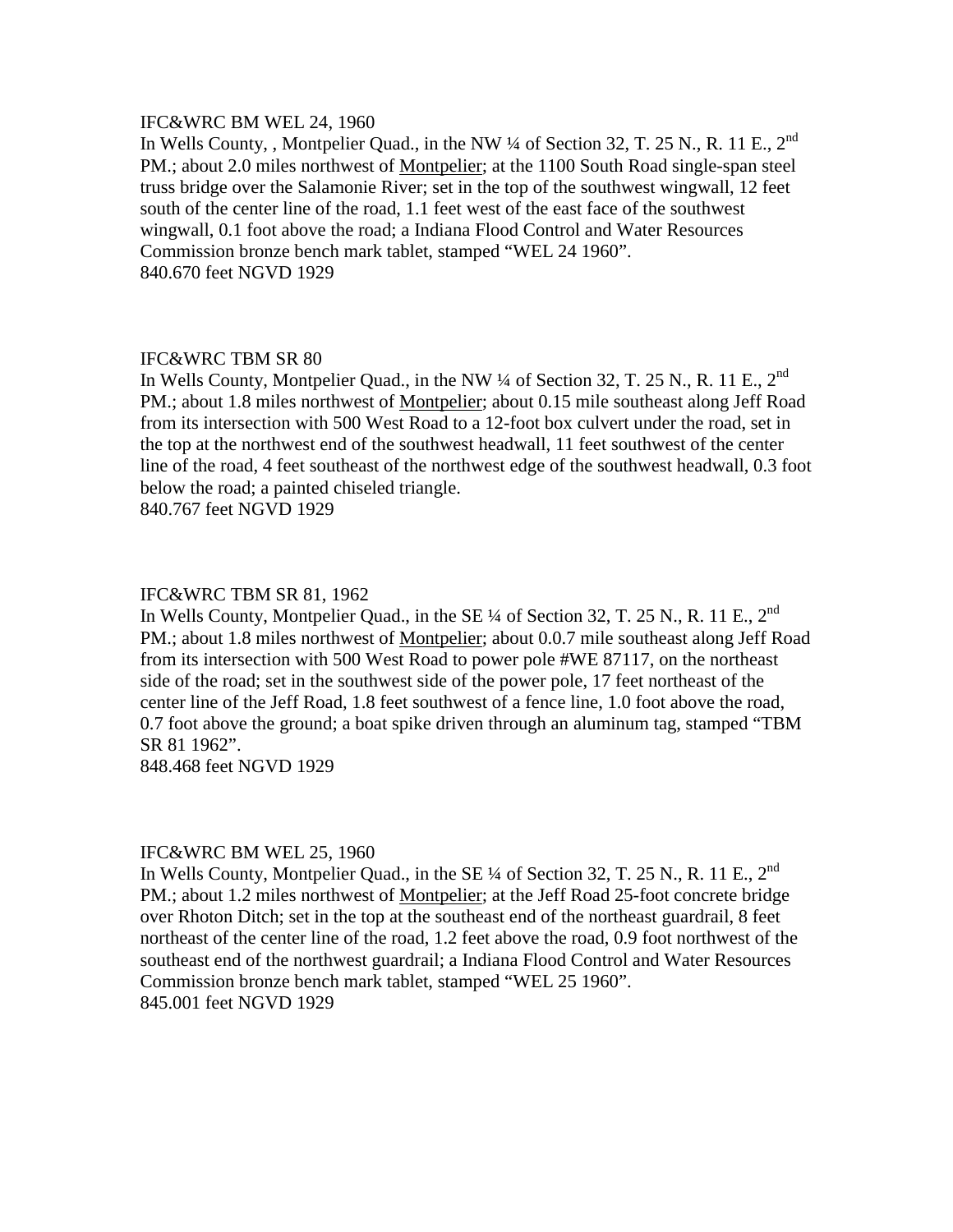#### TBM SR 82

In Wells County, Montpelier Quad., in the SE 1/4 of Section 32, T. 25 N., R. 11 E., 2<sup>nd</sup> PM.; about 1.3 miles northwest of Montpelier, 0.7 mile north and west from the entrance to the Odd Fellows Cemetery at Montpelier to a 18-foot single arch concrete bridge over Rhoton Ditch; set in the top at the west end of the north guardrail, 265 feet west of a Troad south (400 West Road), 10 feet north of the center line of the road, 3 feet east of the west end of the north guardrail, 2 feet above the road, 0.5 foot south of the north edge of the north guardrail, a pained chiseled triangle.

849.245 feet NGVD 1929

#### IFC&WRC BM BLA 1, 1960

In Blackford County, Montpelier Quad., in the NW  $\frac{1}{4}$  of Section 4, T. 24 N., R. 11 E., 2<sup>nd</sup> PM.; about 0.3 miles north of Montpelier, 0.15 mile north from the entrance to the Odd Fellows Cemetery at Montpelier to a 9-foot concrete box culvert at a right angle turn west in the road, in the southwest corner of the bend; set in the top at the southeast end of the southwest headwall, 60 feet west of the extended center line of the north-south road, 2.8 feet south of the extended center line of the east-west road, 1.0 foot above the road, 0.85 foot northwest of the southeast end of the southwest headwall; a Indiana Flood Control and Water Resources Commission bronze bench mark tablet, stamped "BLA 1 1960". 856.615 feet NGVD 1929

#### DNR TBM SR 100, 2000

In Wells County, Montpelier Quad., in the NW ¼ of Section 29, T. 25 N., R., 25 N., R. 11 E., 2<sup>nd</sup> PM.; about 2.5 mile north of Montpelier; at the intersection of 1000 South Road and 500 West Road, in the southeast quarter of the intersection; set in the west side of power pole # WE 87/96 with a transformer and a guy wire, 150 feet south of the centerline of 1000 South Road, 53.2 feet east of and across 500 West Road from a sixinch metal fence post, 14.2 feet east of the centerline of 500 West Road, 4.5 feet west of a fence line, 1.0 foot above the ground; a railroad spike driven through an aluminum tag, stamped "IDNR TBM SR 100 2000".<br>258.176 meters N.G.V.D. 1929 2<sup>nd</sup> Order

258.176 meters N.G.V.D. 1929  $2^{nd}$  Order 847.034 feet N.G.V.D. 1929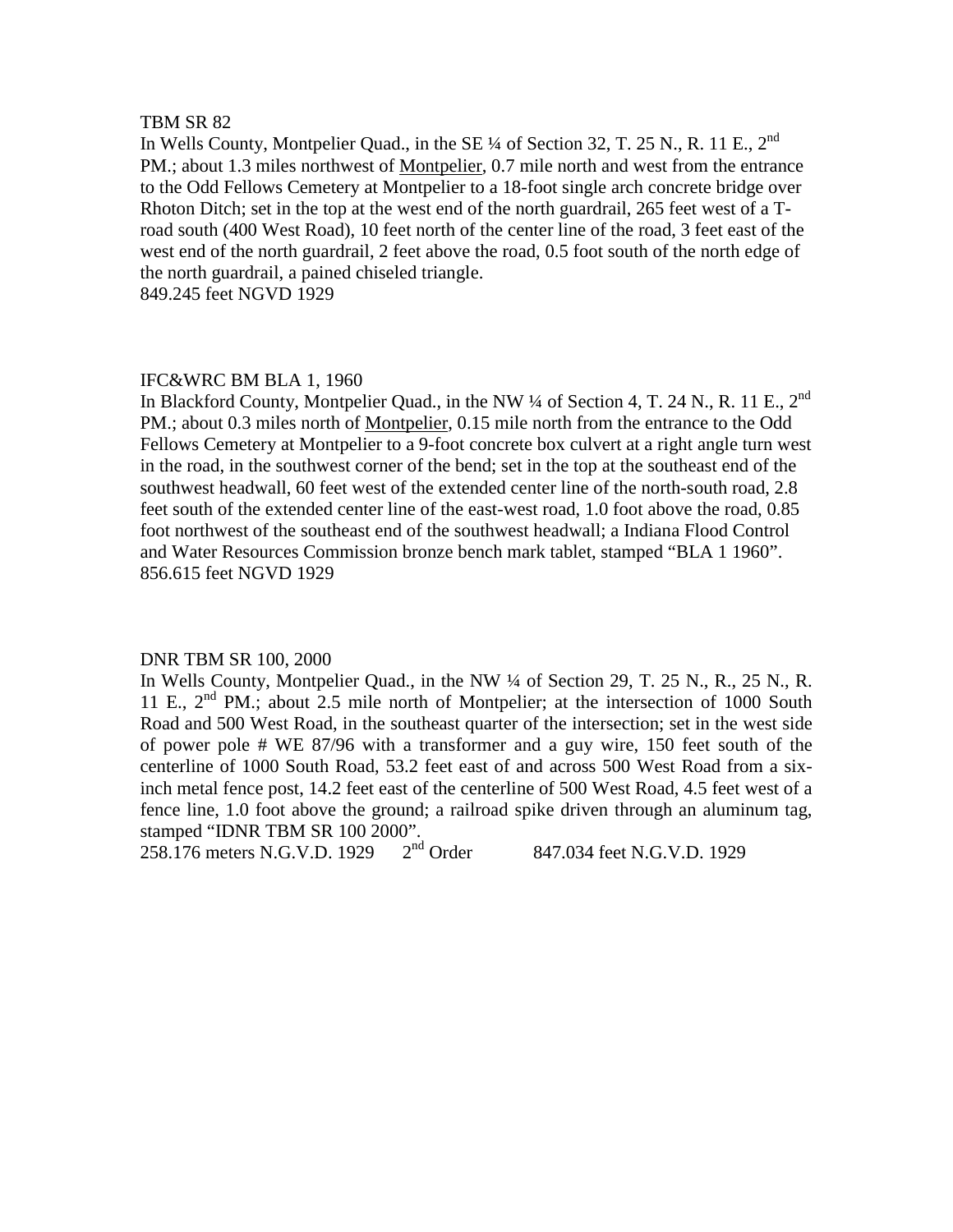#### DNR TBM SR 101, 2000

In Wells County, Montpelier Quad., in the SW ¼ of Section 20, T. 25 N., R., 25 N., R. 11 E., 2<sup>nd</sup> PM.; about 2.5 mile north of Montpelier; at the intersection of 1000 South Road and 500 West Road, in the northeast quarter of the intersection; set in the south side of power pole # WE 77/2, 42.3 feet east of and across 500 West Road from a 6-inch concrete filled metal fence post (fence is gone), 32.0 feet north of the centerline of 1000 South Road, 30.0 feet east of and across 500 West Road from a metal "STOP" sign post, 17.5 feet east of the centerline of 500 West Road, 1.2 foot above the ground; a railroad spike driven through an aluminum tag, stamped "IDNR TBM SR 101 2000".<br>258.775 meters N.G.V.D. 1929  $2<sup>nd</sup>$  Order 848.997 feet N.G.V.D. 1929 258.775 meters N.G.V.D. 1929

# DNR BM WEL 23 RESET 2000

In Wells County, Montpelier Quad., in the NW  $\frac{1}{4}$  of Section 29, T. 25 N., R. 11 E.,  $2^{nd}$  P. M.; about 2.5 miles northwest of Montpelier; at the 1000 South Road bridge over the Salamonie River; set on the top of the southeast concrete abutment of the bridge. 14.5 feet south of the centerline of 1000 South Road, 12.5 feet west of the east end of the abutment, 4.3 feet east of the west end of the abutment, about level with the road; a Indiana Department of Natural Resources control station tablet, stamped "WEL 23 RESET 2000".

839.21 feet NGVD 19293rd Order

# IDOH BM F 10 WELLS

In Wells County, Linn Grove Quad., in the NE  $\frac{1}{4}$  of Section 20, T.26 N., R. 13 E.,  $2^{nd}$  P. M.; at Vera Cruz; at the State Road 301 (old State Road 316) bridge over the Wabash River;, on the southwest side of the river; set on the top of the concrete abutment, 18 feet northwest of the centerline of State Road 301, 0.75 feet southwest of an expansion joint, 13.2 feet northeast of the southwest face of the west most abutment, 0.55 foot southeast of the northwest face of the abutment, about level with the bridge deck; a Indiana Department of Highways BM tablet, stamped "F 10 WELLS".<br>824.976 feet NGVD 1929  $3<sup>rd</sup>$  Order 824.976 feet NGVD 1929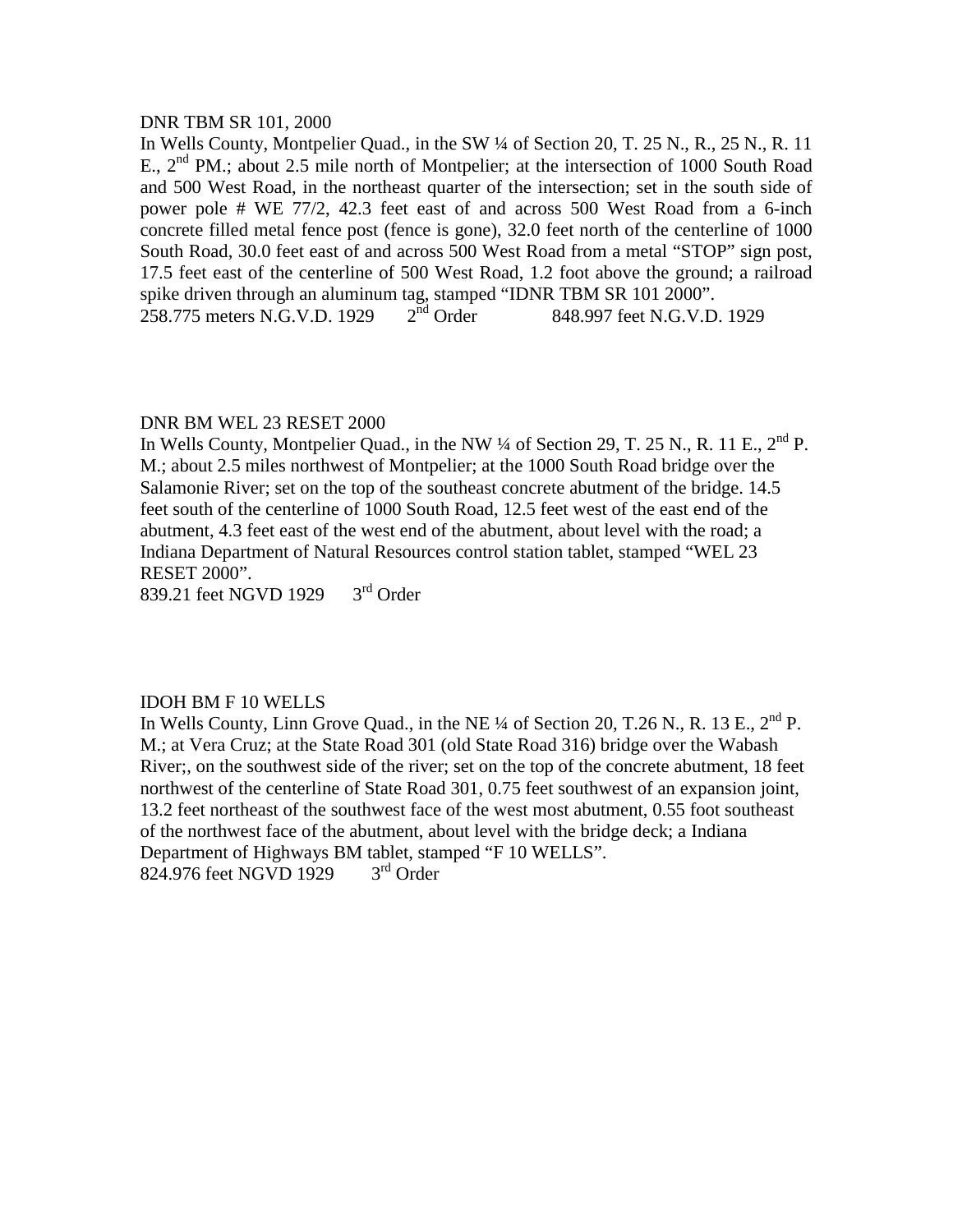#### DNR TBM WRF 10, 2003

In Wells County, Uniondale Quad., in the SW  $\frac{1}{4}$  of Section 12, T. 27 N., R. 11 E.,  $2^{nd}$  P. M.; about 1.6 miles south of Uniondale; at the 100 West Road bridge over the Wabash River; set on the top of the northeast corner of the northeast concrete bridge abutment., 16 feet east of the centerline of 100 West Road, 4.3 feet north of the expansion joint, 0.2 foot south of the north face of the abutment, 0.1 foot west of the east face of the abutment, about level with the road; a cut cross.<br>804.271 feet NGVD 1929  $3<sup>rd</sup>$  Order 804.271 feet NGVD 1929

# USC&GS BANNER AZIMUTH 1955

In Wells County, Markle Quad., in the NW  $\frac{1}{4}$  of Section 10, T. 27 N., R. 11 E.,  $2^{nd}$  P. M.; about 3.3 miles east of Markle; about 0.25 mile east along State Road 116 from its intersection with 300 West Road (Old State Road 303) and State Road 116; set in top of a concrete post, about  $\pm 230$  feet west of the centerline of a rock driveway leading north to a two story rustic house # 2734, 38.5 feet north of the centerline of State Road 116, 71.5 feet south of the south edge of a small pond, 1.6 feet east of a small utility pole, 2.0 feet east of a white survey marker sign post, about 0.4 foot above the ground.; a U.S. Coast and Geodetic Survey Azimuth Mark tablet, stamped "BANNER 1955".<br>816.251 feet NGVD 1929  $3<sup>rd</sup>$  Order 816.251 feet NGVD 1929

#### DNR TBM WABR 8, 2004

In Wells County, Markle Quad., in the NW  $\frac{1}{4}$  of Section 10, T. 27 N., R. 11 E.,  $2^{nd}$  P. M.; about 3 miles east of Markle; in the northeast ¼ of the intersection of 300 West Road (Old State Road 303) and State Road 116; set on the top of the southwest corner of the concrete Indiana Right-of-Way concrete monument, 48 feet east of the centerline of 300 West Road, 40 feet north of the centerline of State Road 116, 1.5 feet east of a utility pole, 0.7 foot southwest of the southwest corner of an angle iron fence post, about 1.5 feet above the ground; a cut line forming a triangle.<br>816.646 feet NGVD 1929  $3<sup>rd</sup>$  Order

816.646 feet NGVD 1929

(Note: The high point on the southwest corner was held.)